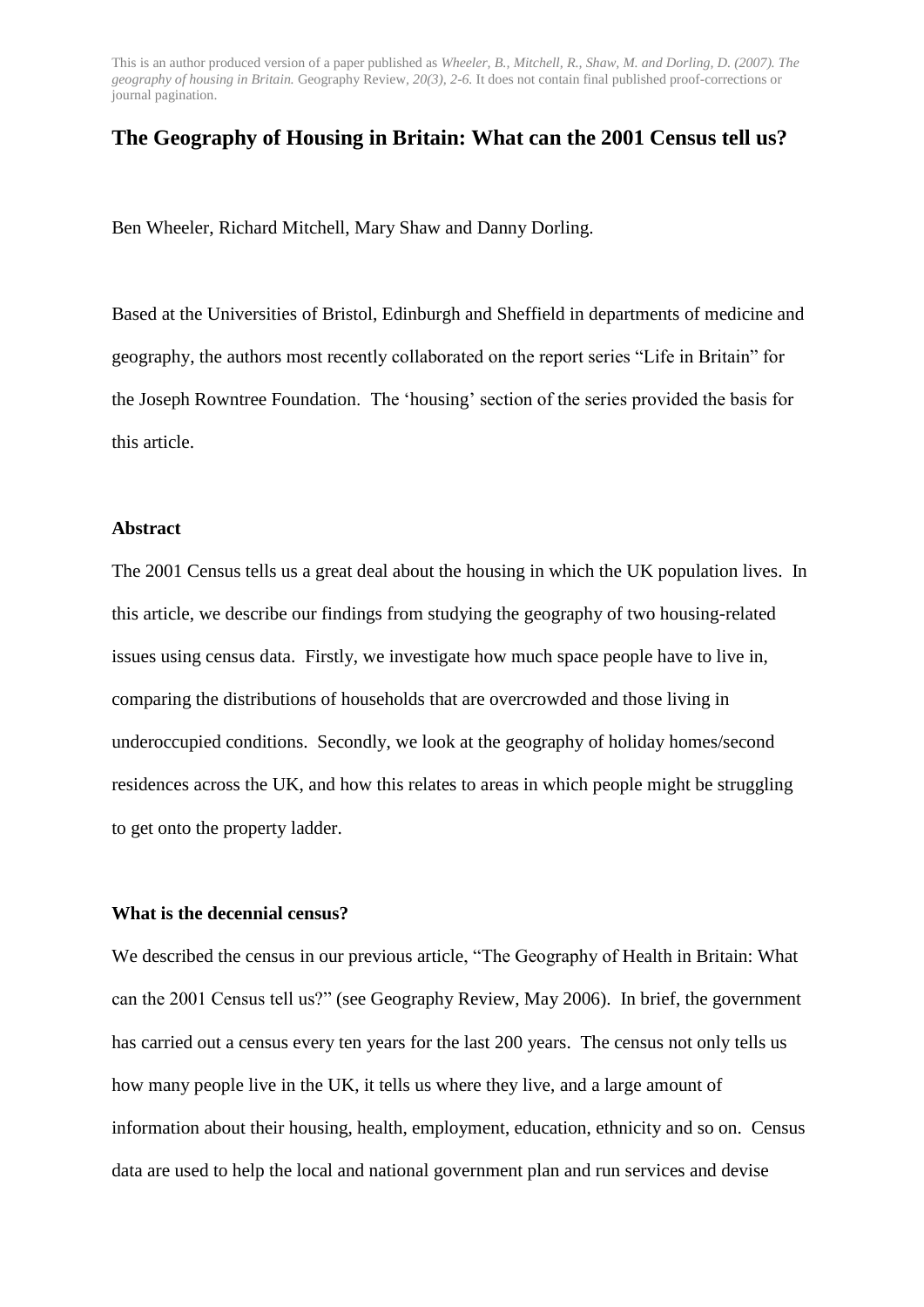social policies, but they are also very useful for researching what life in Britain is like for all of us.

We used information from the most recent census for a research project called "Life in Britain: using 2001 Census data to understand poverty, inequality and place'. In this article, we describe some of the results of the "housing" part of the study which looked at the geography of housing in the UK.

## **How can the 2001 census inform us about the homes in which people live?**

The census form asked a number of questions that tell us something about peoples" housing conditions. For each household, the census tells us how many people there are, and how many rooms the household has exclusive use of (that is, rooms that they do not share with any other household). A "room" in the census has a very specific definition; the question was asked as follows:

## **How many rooms do you have for use only by your household?**

• Do not count bathrooms, toilets, halls or landings, or rooms that can only be used for storage such as cupboards.

• Do count all other rooms, for example kitchens, living rooms, bedrooms, utility rooms and studies.

• If two rooms have been converted into one, count them as one room.

Using these pieces of information, the number of "persons per room" can be calculated. For example, a household with 4 people and 4 rooms would have 1 person per room, while a household with 4 people and 8 rooms would have 0.5 persons per room. This figure gives an indication of how crowded the household is.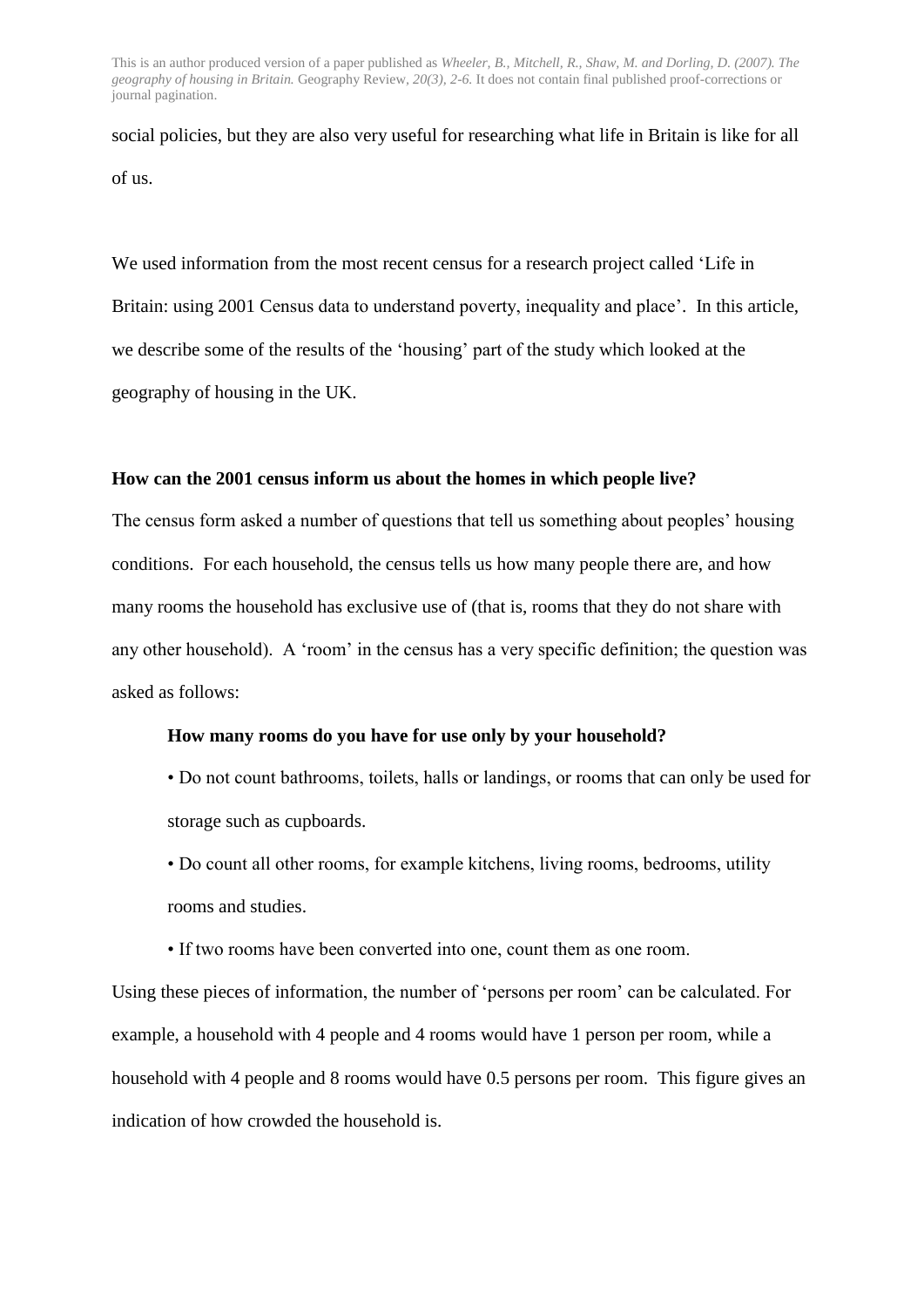The census also tells us about the dwelling itself – what type it is (detached, semi-detached, terraced, a flat, a caravan/mobile home etc.), whether it is owned, being brought, or rented (and if so, who it is rented from), whether it has central heating, whether the household is "self-contained", or if it shares a front door with another household, and so on. In addition to these "occupied" dwellings, the 2001 census also counted the number of holiday homes and second residences that were unoccupied on the night of the census  $(29<sup>th</sup>$  April 2001).

## **What does the 2001 census tell us about overcrowding and under-occupation in the UK?**

The 2001 census counted 57.7 million people living in 24.5 million households. For the purposes of this study, we defined a household as "overcrowded" if it had more people than rooms (i.e. 1+ persons per room). Similarly we defined a household as "under-occupied" if it had one or two people living in a dwelling with 8 or more rooms (equivalent to 0.25 persons per room or less, living in a relatively large house). Using these definitions, around half a million households (1.9% of all households) were overcrowded, and about a million (4.3%) were under-occupied.

#### **How does overcrowding and under-occupation vary across England and Wales?**

Using the same areas as the other analyses in this series (counties, unitary authorities and former metropolitan authorities), we mapped how the under-occupied households are distributed across the UK. Figure 1 shows that although the overall under-occupation rate is 4.3%, this figure varies between 0.9% and 13.3% across the UK.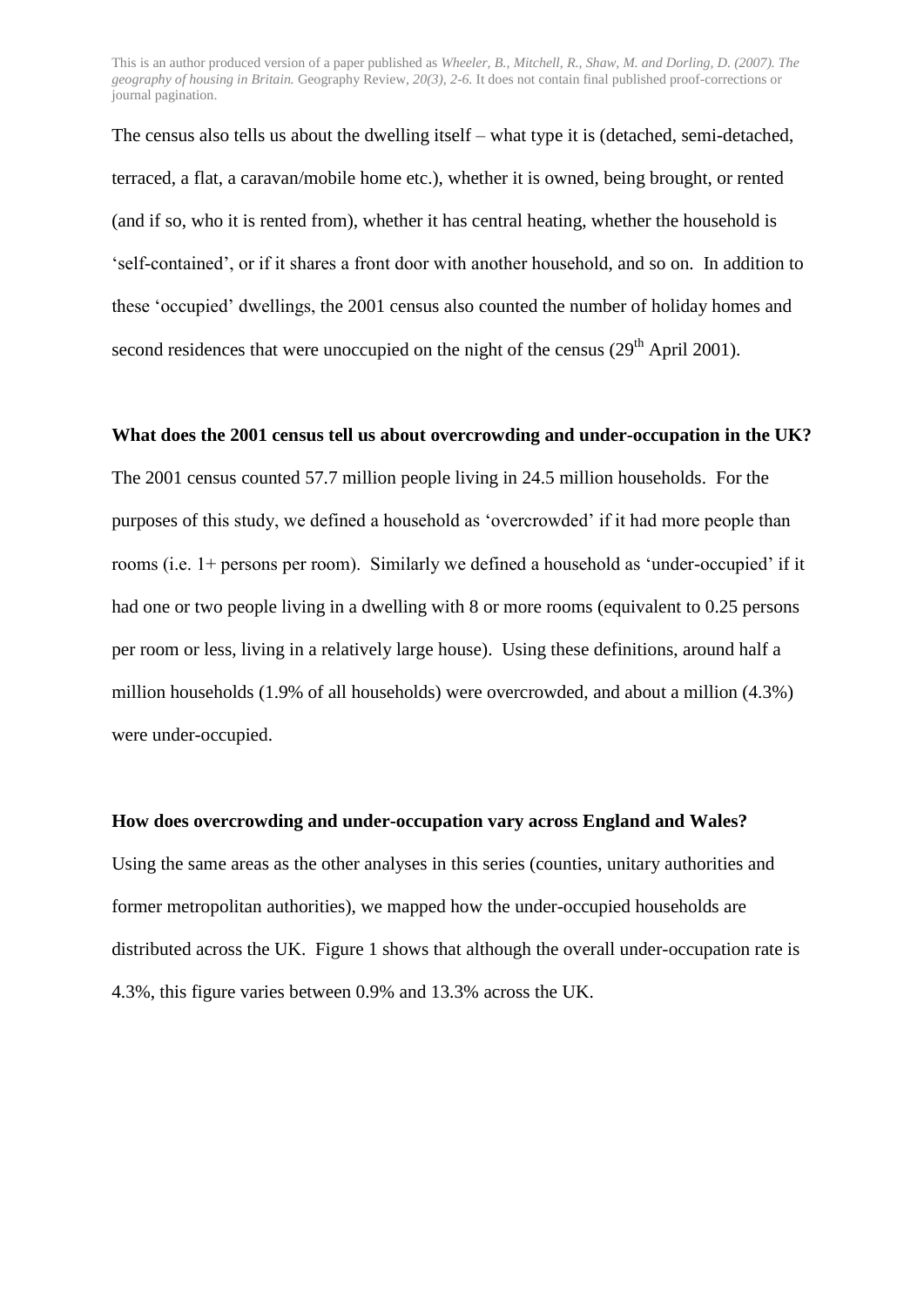



# **Box 1: Maps & Cartograms**

You might have noticed that the map on the left looks a bit odd. It is a *cartogram*, and actually shows the same information as the map on the right, but in a different way. Each of the areas is re-sized so that its space on the page is proportional to its population. This is helpful, because on the normal map, urban areas (like London) that are small but have large populations can be hard to see, and rural areas (like the Highlands) that are very large, but have relatively small populations are dominant. The cartogram helps you to see geographical patterns that otherwise might not be visible.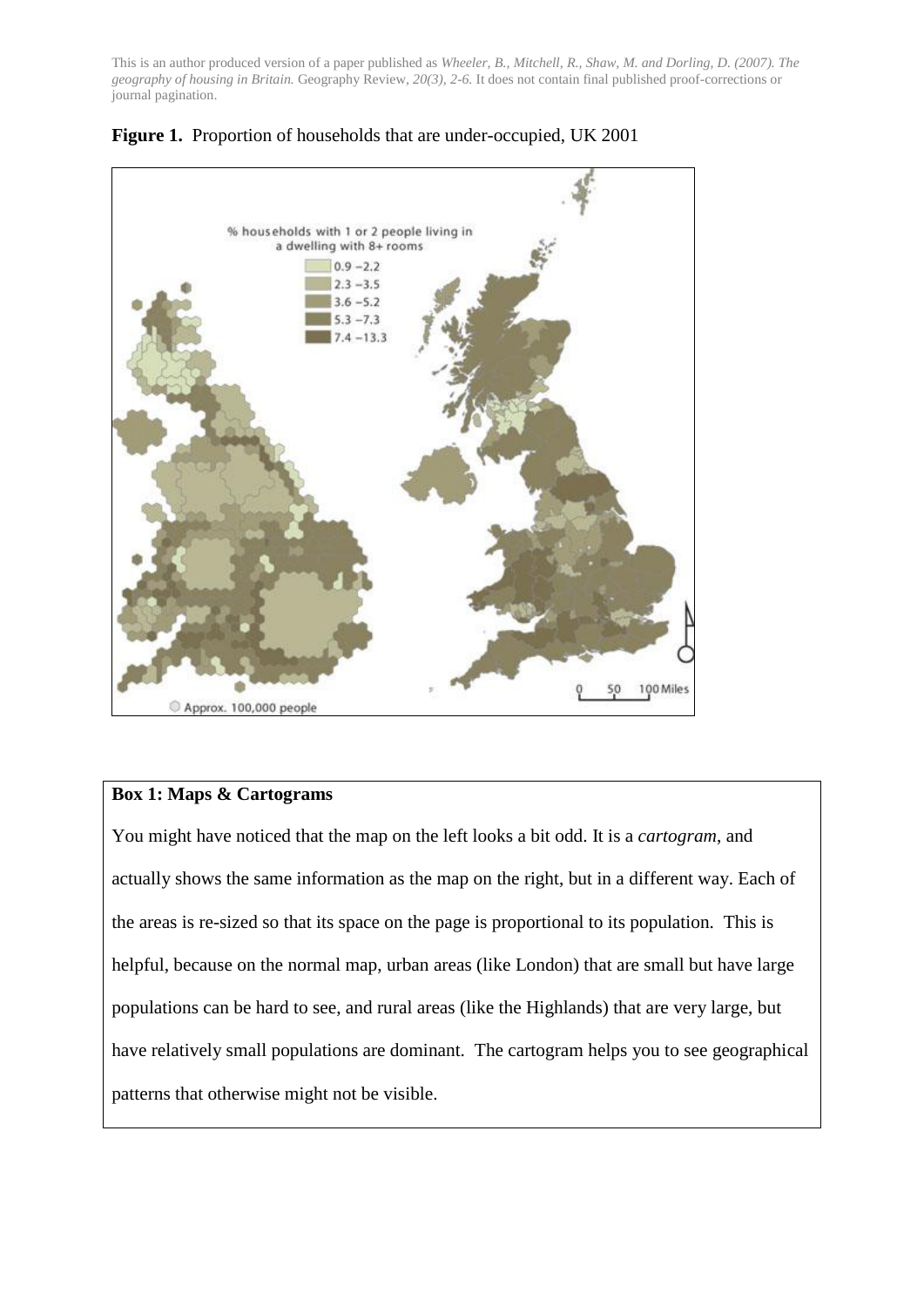```
The graph in Figure 2 shows how the overcrowding and under-occupation measures are 
associated across the 142 areas. London is the largest circle, with a high rate of 
overcrowding as might be expected. The graph indicates that the two measures tend to vary 
"inversely" – that is, areas with a higher level of under-occupancy tend to have a lower level 
of overcrowding, and vice-versa. However, the curved shape of the graph indicates that this 
relationship is not entirely straightforward. There are quite a lot of areas with similar 
overcrowding rates (about 1%), but with a wide range of under-occupation rates (from about 
2 to 10%).
```
**Figure 2.** The association between overcrowding and under-occupation across the 142 areas of the UK, 2001 (source: Wheeler et al, 2005). Circles are sized in proportion to area population.



**What does the census tell us about areas where there are many holiday homes and second residences?**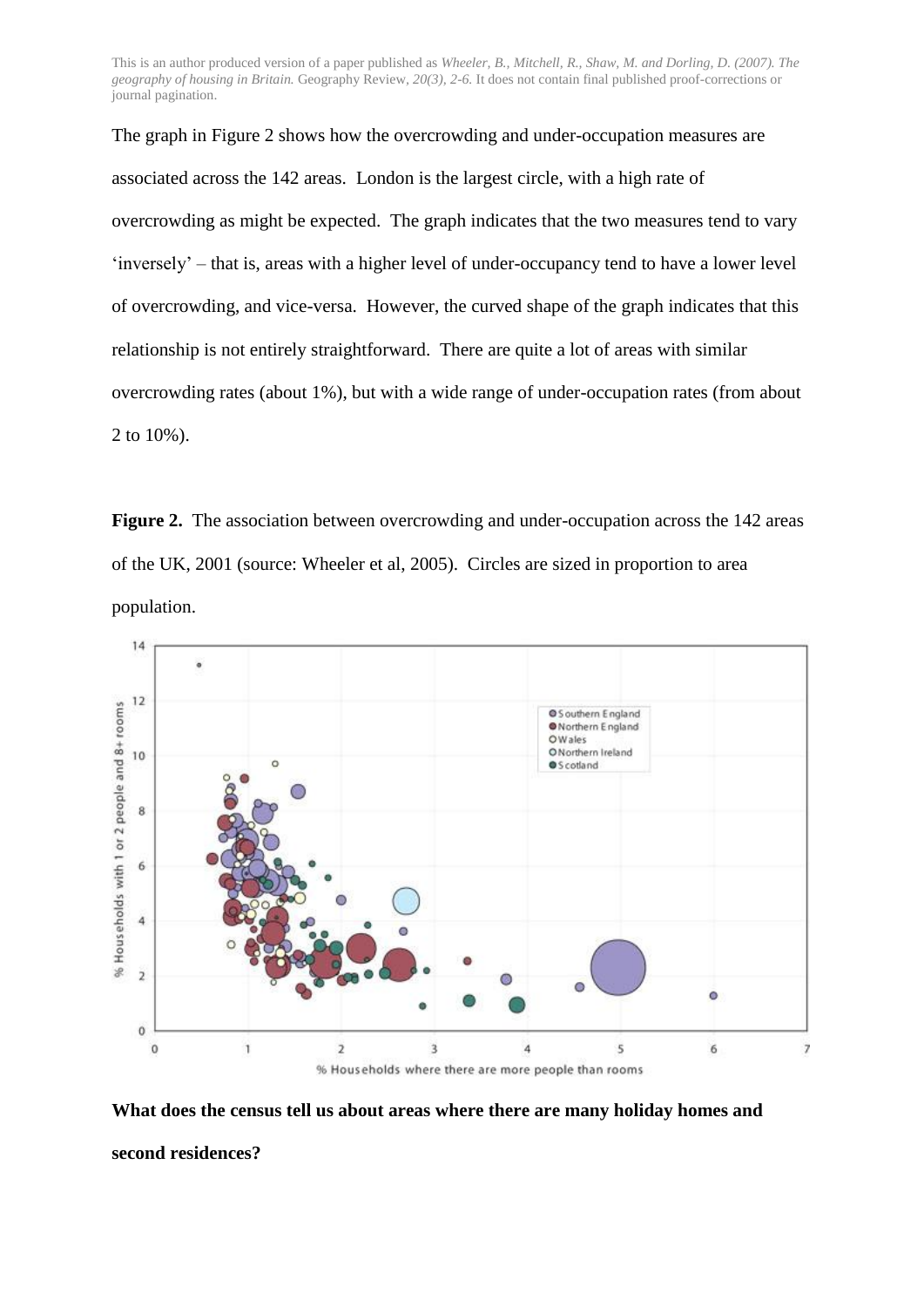The 2001 census counted 185,000 unoccupied holiday homes and second residences in the UK. This is probably an underestimate due to the way that census data are collected; more recent data from the Office of the Deputy Prime Minister indicates that 500,000 English families own a second home, with 330,000 of those homes being in the UK. Many second homes are owned in rural areas of the country, although quite a substantial number are in cities, especially London. The map in Figure 3 shows in more detail the distribution of second homes counted by the census across the UK. This map also shows that many areas of the country have very low numbers of second homes.

Figure 3. Holiday homes and second residences across the UK. A 'household space' is used by the census to define the space within a dwelling that a household would be expected to occupy, this usually means the entire house/flat/mobile home.

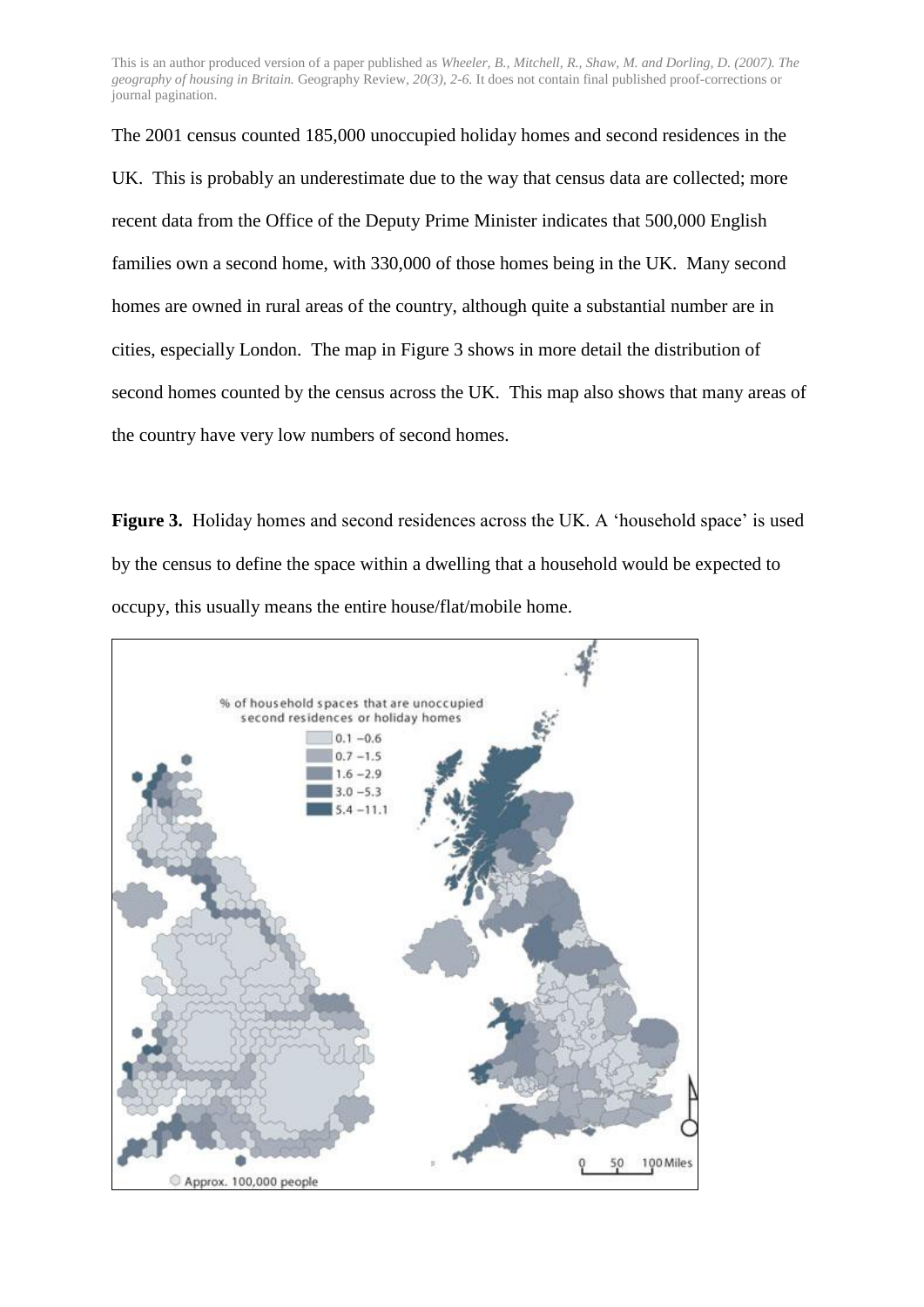One issue that often arises with second homes is that they can make it difficult for local people to buy their own house, as local house prices are inflated and locals have to compete with buyers from elsewhere. In order to investigate this issue with census data, for each of the areas we calculated a measure of the number of households that might be having difficulty entering the housing market. The census does not measure this directly, but we used the number of households with a "Household Reference Person" (the person who filled in the census form) aged 35-74 who were renting their home from a private landlord as an estimate. Figure 4 shows the graph of the association between the two measures. Whilst it is hard to see a pattern at the lower end, given the large number of areas with few second homes, it is clear that all of the areas with a high proportion of second residences score highly on our measure of households having difficulty buying their own home.

**Figure 4.** The association between the prevalence of second homes and households who might be having difficulty buying a house (source: Wheeler et al, 2005).

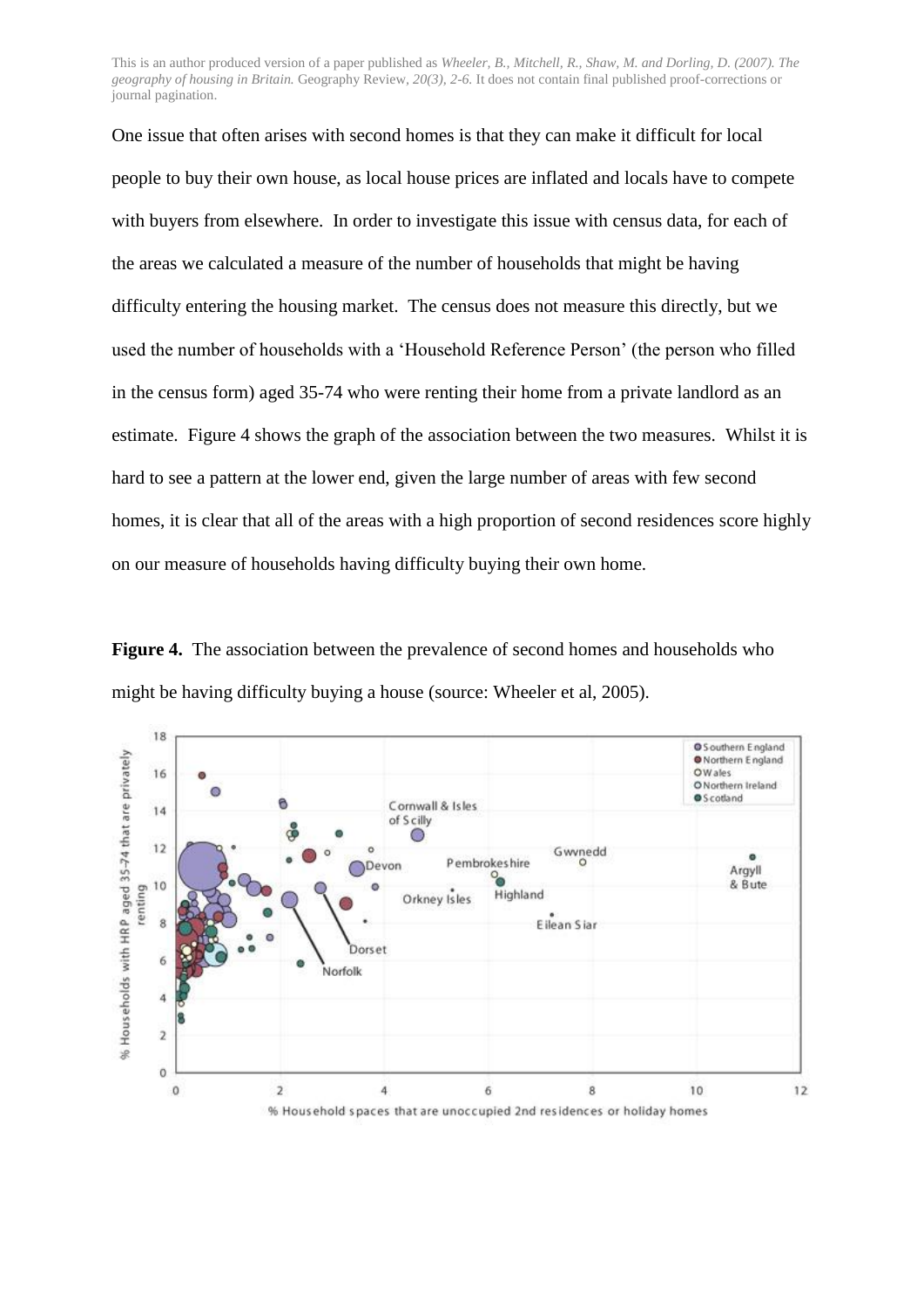### **What does this all tell us?**

Living in very overcrowded housing conditions can be associated with physical and mental health problems, and it is clear that some of the areas have much more overcrowding than others. The inverse relationship of overcrowding with under-occupation suggests that localised reorganisation of housing may not be sufficient to deal with overcrowding, given that housing demand and capacity are to some extent geographically separated. However, there are places with spare rooms in houses (such as in Surrey) not far from areas of housing shortage (such as in London). Clearly we have enough housing to go round if we shared out what we had in a better way. Information from the census also supports the notion that in areas with lots of holiday homes, local people might be having a hard time getting onto the property ladder. The numbers of second homes in the UK have been increasingly steadily for a number of years, and there is no reason to expect this trend to change in the near future. This issue is therefore unlikely to resolve itself.

In general, there are substantial geographical inequalities in housing and housing conditions across the UK, which may be determined by planning decisions, the nature of local housing stock, the distribution of the population and the variations that we allow in our economic circumstances.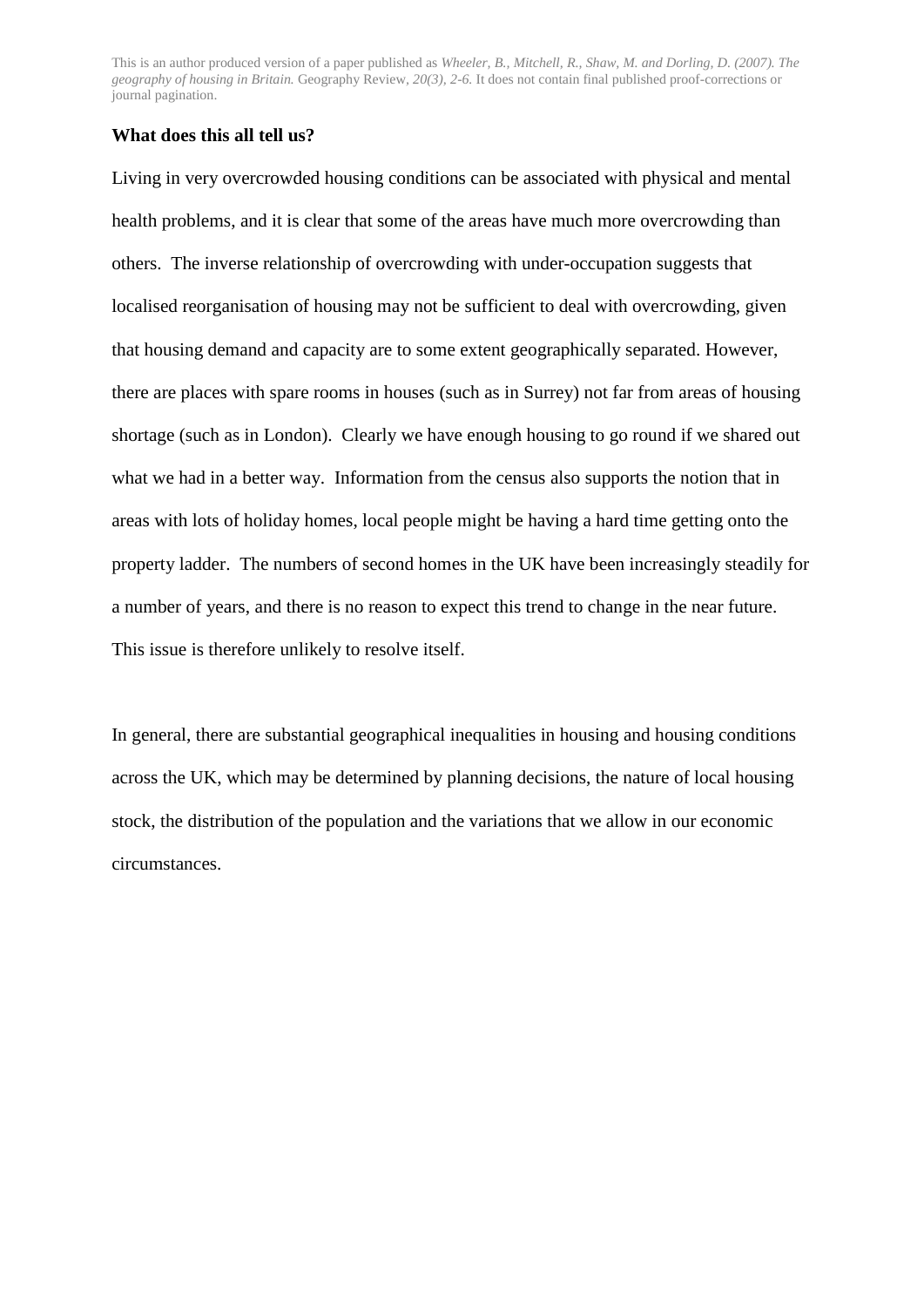# **In Summary**

- Areas with many households living in overcrowded conditions tend to be geographically separate from those areas with many under-occupied households.
- Areas with many second residences and holiday homes, largely in rural and coastal parts of the UK, may present challenges to those housholds that would like to join the housing market.
- Access to good quality, appropriate housing is a critical determinant of health and wellbeing, and there are substantial inequalities across the UK.

## **Questions to discuss or investigate**

- What steps might be taken by local authorities or national government to help local populations address challenges presented by high prevalences of second homes?
- Can you find a recent example where this has been done?
- What benefits might be brought to an area by the presence of second homes and their owners?
- Can you think of some specific reasons of why it might be unhealthy to live in overcrowded housing?
- How could folk with more than enough housing for their needs be encouraged to become better at sharing?